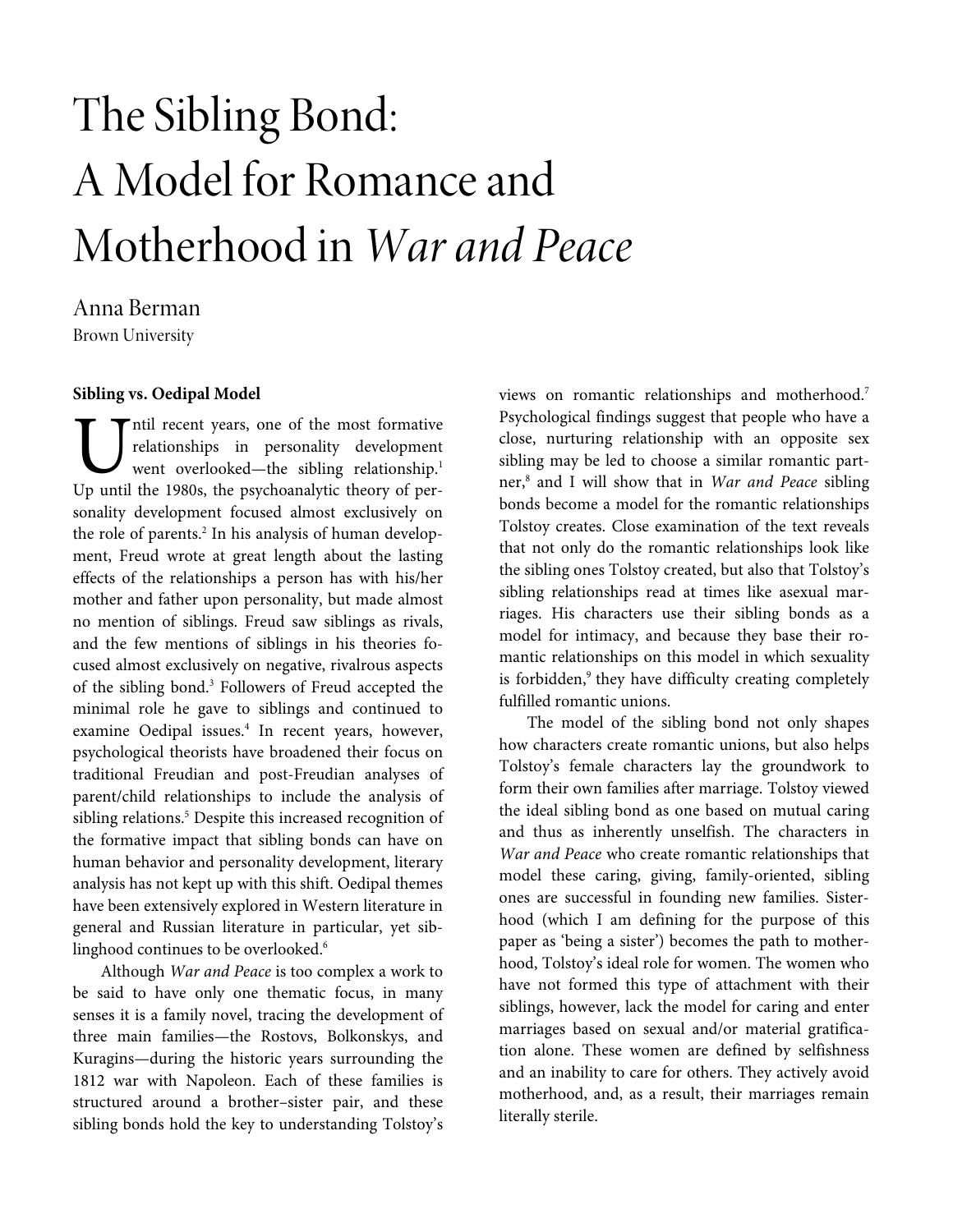I would argue that Tolstoy's own experience in his childhood family played an important role in shaping his views on the sibling bond. Although the topic of Tolstoy's biography is far too vast and complex to be adequately examined here, it is worth noting that with the death of both his parents when Tolstoy was still only a child, Tolstoy's connections to his siblings became among the most important relationships of his life and helped shape his views on family and human connection. Tolstoy's early family constellation was unusual not only because it was centered around sibling relationships rather than those between parents and children, but also because it was completely devoid of adult models of sexual relationships. Tolstoy's mother died before he had any memory of her.<sup>10</sup> His father never remarried, and Tolstoy's replacement mother-figure, "Aunt Toinette," remained single her whole life. Tolstoy had no model of a mother sexually connected with a father and, instead, was left to form his own idealized fantasies about what a mother would be like—fantasies that tended toward the pure and holy. In 1906, only a few years before his death, he wrote:

… I walk in the garden and I think of my mother, of Maman; I do not remember her, but she has always been an ideal of saintliness for me…Felt dull and sad all day. Towards evening the mood changed into a desire for caresses, for tenderness. I wanted, as when I was a child, to nestle against some tender and compassionate being and weep with love and be consoled…become a tiny boy, close to my mother, the way I imagine her. Yes, yes, my Maman, whom I was never able to call that because I did not know how to talk when she died. She is my highest image of love—not cold, divine love, but warm, earthly love, maternal…Maman, hold me, baby me!<sup>11</sup>

Tolstoy spent his life searching for the ideal motherly love he imagined, but this search created a serious dilemma for him. If he found a woman good enough to fill the place of his mother's memory, the addition of sexuality was degrading because it destroyed the purity that he sought in the woman. Freud's theories would suggest that because Tolstoy was seeking motherly love, the addition of a sexual dimension to a relationship to a woman was tantamount to incest in

Tolstoy's mind.12 Because women brought out Tolstoy's sexual desire and because that desire was an assault on the purity of his mother's memory, women became connected with sin in Tolstoy's mind.

Tolstoy's difficulty with sexuality plays out in his fiction, and his handling of this problem is shaped by the importance he gave to the sibling relationship. Tolstoy's characters do not follow the traditional Oedipal model, loving their opposite-sex parent while feeling hatred/jealousy of their same-sex parent, who is seen as a rival. Instead, they seek union with their siblings and see their siblings' romantic partners as rivals to this unity.<sup>13</sup> Both the Oedipal model and Tolstoy's sibling model share the element of incestuous yearning, but in Tolstoy's model the incestuous love that has to be transferred to a healthy object is the love of a sibling, not of a parent.<sup>14</sup>

Certain of Tolstoy's sibling pairs thus have a difficult time accepting each other's romantic partners. When Maria first meets Natasha after the latter's engagement to her brother, she cannot stand Natasha. Similarly, Nikolai is "grieved" when he receives the letter telling of Natasha's engagement to Andrei and feels that there is something wrong with the intended marriage.

When Nikolai himself proposes to Sonya, he is very concerned about replacing Natasha, thereby betraying his relationship with her. Riding home that night, Nikolai runs to Natasha's sleigh to make sure she approves of his actions, beginning with, "are you glad?" (470). Despite the fact that Natasha says "I am so glad, so glad!" Nikolai seems to need further affirmation and asks two more times, "So you are glad and I have done right?" and then a minute later, "Then it's all right?" (470). He sees his new relations with Sonya as a threat to his connection with Natasha and needs to reaffirm the special connection he and Natasha share.

## **The Sibling Bond as a Model for the Romantic Relationship**

Critics such as Holbrook and Benson have argued that Tolstoy could not create a complete relationship between a male and female character because he did not want to sully the female character with sexuality.<sup>15</sup> I would argue that Tolstoy did create complete relationships between male and female characters and moments of perfect unity, only these moments come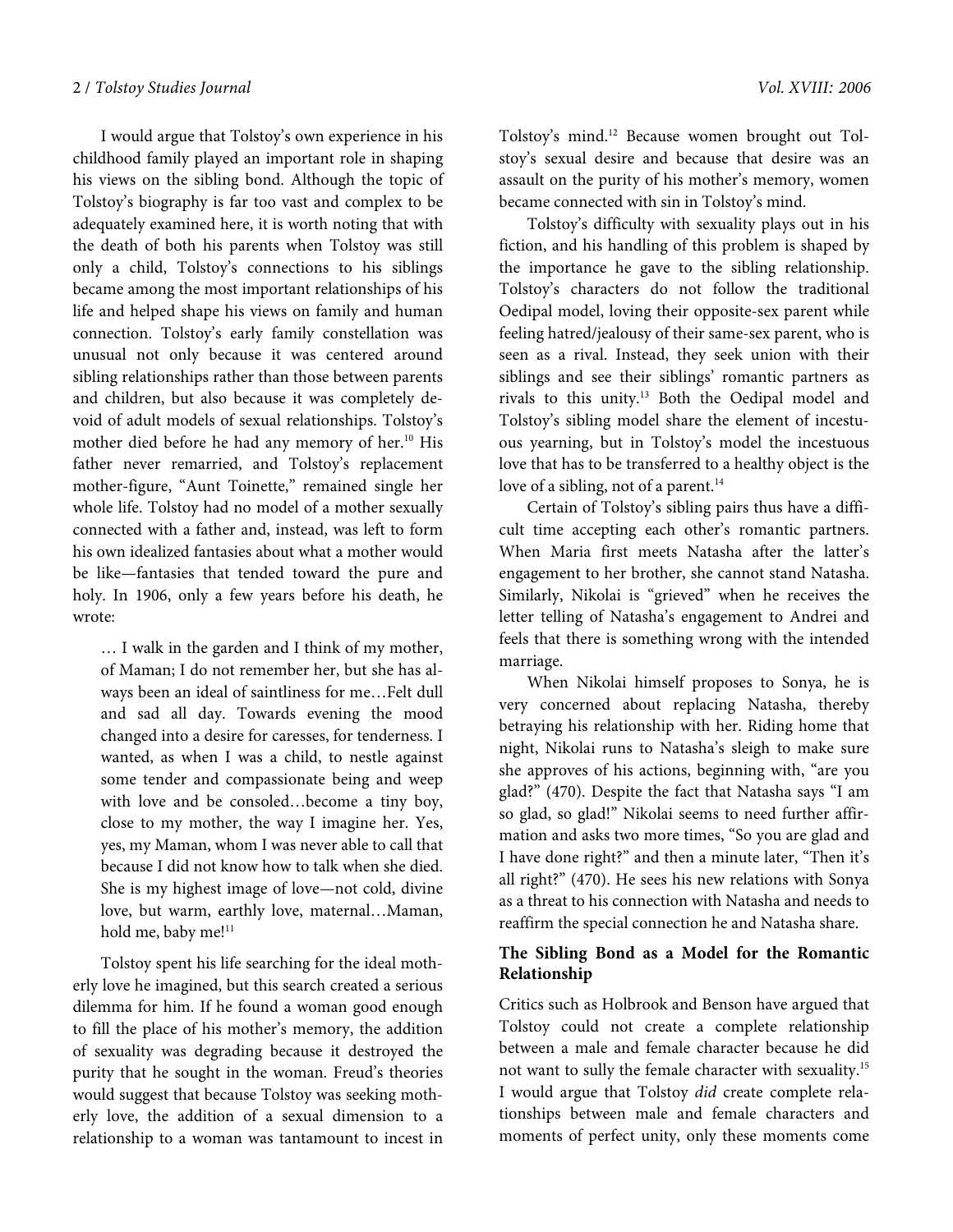most strongly for his sibling pairs, not his romantic ones, and therefore have gone overlooked. Because of its inherent asexuality (aside from the failed case of incestuous Hélène, to be discussed later), a brothersister relationship could be fulfilled and complete while the woman still remained pure. In War and Peace, the feelings between brothers and sisters are similar to those between husbands and wives; both brother–sister and husband–wife pairs share similar kinds of interactions. Tolstoy's siblings share both a deep understanding of each other at important moments and an unconditional love that Tolstoy never questions as he does romantic love.

This complete union between a brother and a sister is most explicitly illustrated in the scene in which Nikolai listens to Natasha singing after he has lost a huge sum of money to Dolokhov in cards. Tolstoy writes:

And suddenly the whole world centered for him on anticipation of the next note, the next phrase, and everything in the world was divided into three beats: 'Oh mio credele affetto.' … One, two, three [...] one, two, three... 'Oh, this senseless life of ours!' thought Nikolai. 'All this misery, and money, and Dolokhov, and anger, and honor—it's all nonsense …but this is real. …Now then, Natasha, now then, dearest! Now then, darling! How will she take that si? She's taken it! Thank God!' And without noticing that he was singing, to strengthen the si he sang a second, a third below the high note […]

Oh how that chord vibrated, and how moved was something that was finest in Rostov's soul! And this something was apart from everything else in the world and above everything in the world. (298- 299)

Music plays an important role in many of the transcendent moments of War and Peace (for example, the balalaika music at Uncle's sets the mood for Natasha's peasant dance, and Petya's dream of a fugue before his death elevates him to a higher spiritual realm), and in this scene, Tolstoy fuses the emotional/spiritual power of music with the power of the sibling bond, allowing the two to enhance each other. In this passage, Nikolai goes from despair to elation all through the inspiration

he receives from his sister's singing. Not only is Nikolai inspired, his entire world becomes caught up in what Natasha is singing. At the climax of the piece, at the highest note, Nikolai joins her, singing below her to strengthen the note. It is, quite literally, a moment of complete harmony between the pair, and the vibrations from this chord move something in Nikolai's soul. Tolstoy has replaced the Oedipal desire for unity with the opposite-sex parent; the focus is now on unity with a sibling. In writing this scene, Tolstoy creates a moment of intense connection between a man and a woman that does not diminish the woman's creative force. And he protects the innocence of the scene by using siblings; although the act of singing the climax of a piece together has a sexual connotation, $16$  here the couple seems unaware of the potentially incestuous undertones.<sup>17</sup> Tolstoy further enforces the innocence of the scene by commenting before the passage that there was "virginality" in Natasha's voice. Such a moment of connection between Natasha and Nikolai comes again when Natasha sings after they have shared childhood memories. Again Tolstoy writes of an intense bond between the pair, noting, "Nikolai did not take his eyes off his sister and drew breath in time with her" (436). This drawing of breath together is a symbol of their unity and again has an incestuous undertone that fits with Tolstoy's revised Oedipal model. Protected by their sibling bond, the characters themselves can regard their actions as perfectly innocent and are therefore not restrained in their attachment. Throughout the novel, the romantic partners seem to strive for the simple and unreserved connections that siblings enjoy.

Tolstoy emphasizes the parallels between sibling and romantic pairs by creating similar scenes between his romantic couples and his brother–sister pairs. Like Nikolai, Andrei also connects to Natasha through her singing. When he comes to the Rostov house after Natasha's first ball and listens to her sing, he becomes choked with tears and "something new and joyful stirred in his soul" (411). For Andrei, listening to Natasha sing is spiritual, giving him "a sudden, vivid sense of the terrible contrast between something infinitely great and illimitable within him and that limited material something that he, and even she, was" (411). For both Nikolai and Andrei, this connection to Natasha's singing stirs something lofty in their souls.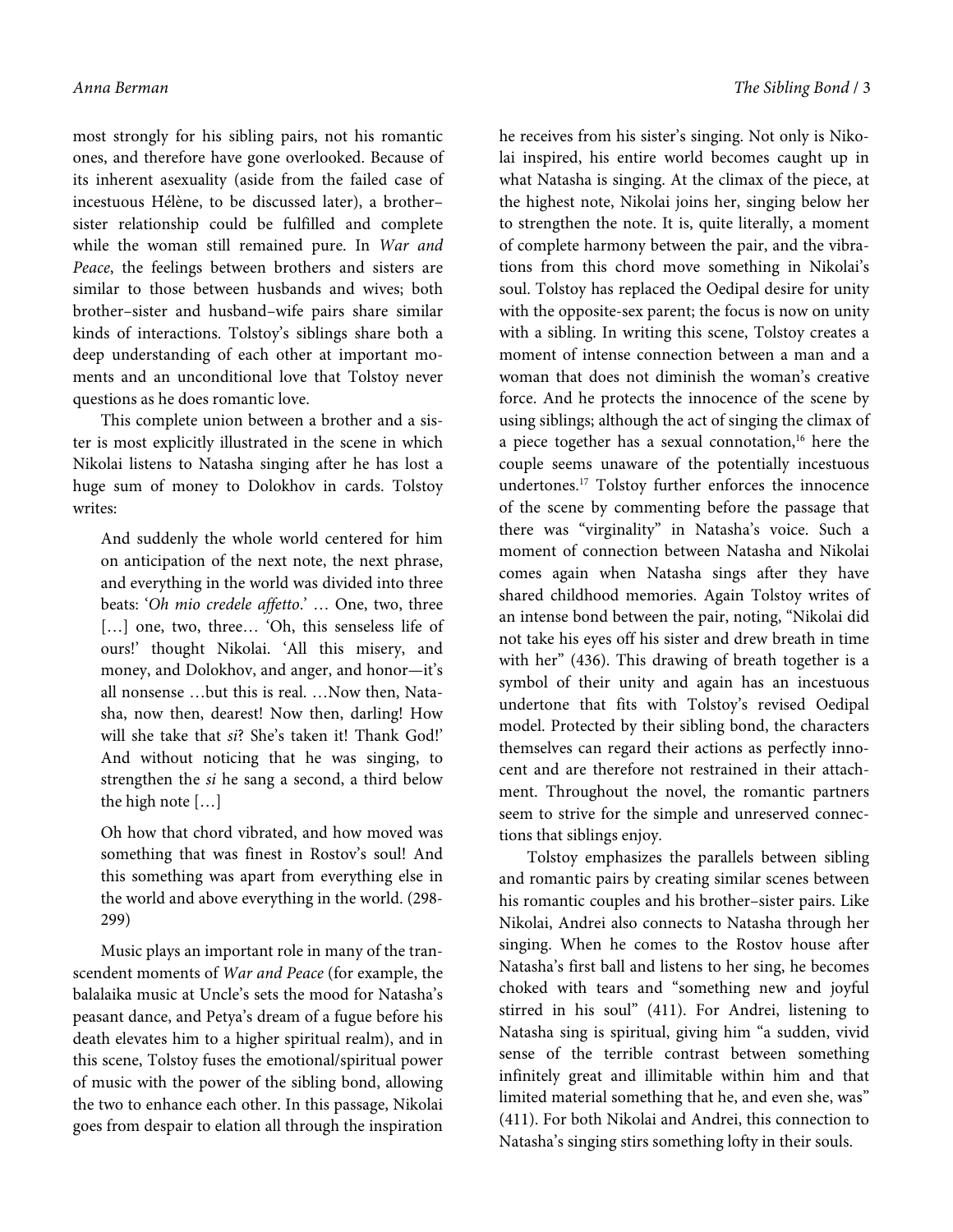As Natasha's relationship with Andrei at moments mirrors her relationship with Nikolai, so too does Natasha's relationship with Pierre. When Nikolai returns home from the army for the first time, Natasha is waiting for him in the morning when he wakes up so that they can have a talk. "They hardly gave one another time to ask questions and give replies concerning a thousand little matters which could not interest anyone but themselves" (260). The conversation jumps from topic to topic, with Natasha showing a burn she gave herself on the arm to prove her love for Sonya. "Looking into Natasha's wildly bright eyes, Rostov reentered that world of home and childhood which had no meaning for anyone else, but gave him some of the best joys of his life; and the burning of an arm…as a proof of love did not seem senseless, he understood and was not surprised at it" (261). What is striking in this interaction is the deep level of understanding between the pair. They do not have to finish their questions or replies because they are in tune with one another. And equally important, they are having a conversation that would be meaningless to any outsider.

Tolstoy describes the conversation between Natasha and Pierre after their marriage in a very similar way. When Pierre comes home to Natasha after an absence (much like Nikolai returning from war), Natasha happily captures Pierre for a tête-à-tête. "Natasha and Pierre, left alone, also began to talk as only a husband and wife can talk, that is, with extraordinary clearness and rapidity, understanding and expressing each other's thoughts in a way contrary to all rules of logic" (1038). Like Natasha and Nikolai, they have a deep understanding that does not require the same kind of logic and organization most people need in communication:

contrary to all the laws of logic and contrary to them because quite different subjects were talked about at one and the same time. This simultaneous discussion of many topics did not prevent a clear understanding but on the contrary was the surest sign that they fully understood one another…the words themselves were not consecutive and clear but only the feeling that prompted them. (1039)

Though Tolstoy claims that Natasha and Pierre are talking "as only a husband and a wife can talk," we have already seen Natasha share this same immediate connection and dialogue with her brother.

Tolstoy models the romantic relationship between Nikolai and Maria on sibling relations as well. Early in their acquaintance, Nikolai brings Maria a letter from his mother about how her brother Andrei is among the wounded traveling with them from Moscow. Tolstoy writes that with the sharing of this letter, "Nikolai suddenly became almost as intimate with the princess as if they were relations" (845), setting up a sibling-like bond between the two. Nikolai's relationship with Maria strongly parallels that of her brother, Andrei. The latter, although unable to understand his sister's lofty spiritual side, recognizes it and comes to appreciate its worth. When Andrei is wounded, he thinks of a higher love that is binding him to life and thinks of it as, "that love which God preached on earth and which Princess Maria taught me and I did not understand" (726), thus acknowledging his admiration for what his sister had and his failure in never having attained the kind of spiritual heights she had attained. In the same way Nikolai also admires Maria's spirituality and sees it as something beyond his understanding. As Tolstoy writes, "his steady, tender, and proud love of his wife rested on his feeling of wonder at her spirituality and the lofty moral world, almost beyond his reach, in which she had her being" (1036). In the same way that Maria had gently tried to teach Andrei love for those around him, she instructs Nikolai to be forgiving, that it is wrong, for instance, to beat his serfs. Nikolai takes her guidance more to heart.

While Tolstoy's ideal romantic relationships closely resemble sibling bonds, his sibling relationships take the form of asexual marriages. Each sibling pair shares moments that could read like scenes between married couples. When Andrei is leaving Bald Hills to go to war, Tolstoy does not focus on Andrei's parting from his wife, Lise, and write the classic scene of two lovers being torn apart by war—a trope dating back at least to Homer's description of Hector's parting with Andromache. He instead focuses on the parting between Andrei and Maria. Tolstoy describes their final interaction before Andrei leaves and the gift of a cross that Maria places around his neck. When Andrei takes his final goodbye, Lise falls unconscious and Andrei leaves her in a chair so that he can give his last parting to his sister, whom he kisses. Tolstoy leaves the reader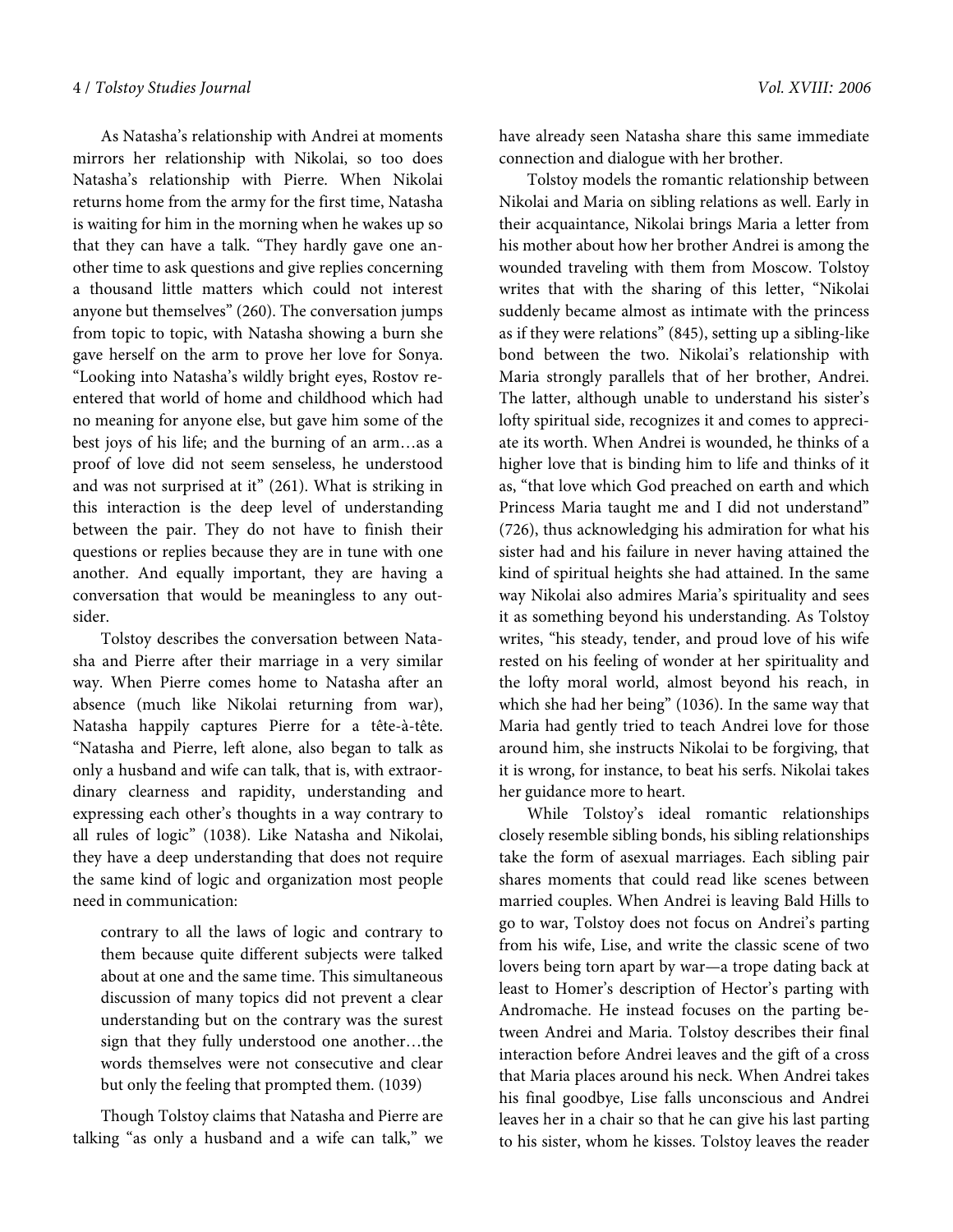with a view of Maria's "beautiful eyes full of tears" as she makes the sign of the cross in the direction of the empty doorway (94).

After Lise's death, Andrei and Maria work together to care for Andrei's newborn son. Tolstoy describes Maria as "taking a mother's place to her little nephew," thus in a sense making Maria and Andrei the parents of the same baby, although their relationship is asexual. Quarreling over how to care for their sick infant, the two resemble a husband and wife with deep affection underlying their little disputes about medicines and rest. At the end of the medical crisis, when the child finally perspires and it is clear that the danger has passed, Tolstoy creates another marriage-like tableau in which Andrei and Maria stand together by the side of the cot, looking down at their infant. The cot is surrounded by a curtain, and when Maria joins Andrei there, Tolstoy notes that she "lifted the curtain, and dropped it again behind her" (329), leaving the pair with the infant, cut off from the rest of the world. Tolstoy provides a beautifully poignant description of the scene:

Prince Andrei looked at his sister. In the dim shadow of the curtain her luminous eyes shone more brightly than usual from the tears of joy that were in them. She leaned over to her brother and kissed him, slightly catching the curtain of the cot. Each made the other a warning gesture and stood still in the dim light beneath the curtain as if not wishing to leave that seclusion where they three were shut off from all the world. (329)

This desire for seclusion and separation from the rest of the world is one typically associated with lovers, not siblings. It is interesting to note that while in English there is only one word "curtain," in Russian the general word for curtain is занавеска, while Tolstoy uses the word полог, which means specifically "bed curtain." As this word полог comes up six times in the space of two brief paragraphs, Tolstoy clearly wanted to draw attention to it. By making Andrei and Maria come together inside "bed curtains" and giving them a child, he seems to create a scene of asexual procreation. The pair is incredibly close, even sharing the raising of a child, but this closeness has been accomplished without sexuality. Going back to Tolstoy's sibling version of the oedipal model, this scene

can be read as an innocent, desexualized outlet for forbidden incestuous yearnings.

The night of the wolf hunt, Nikolai and Natasha share such a scene of isolation from the rest of the world in their carriage ride home from Uncle's. Tolstoy describes a night so dark that the pair cannot even see the horses, but "only hear them splashing through unseen mud" (455). It is as if they are in another world, and Nikolai even suggests that perhaps they are not driving home, but to "Fairyland." As she is fond of doing, Natasha asks Nikolai what he has been thinking, and he, in turn, questions her. Although neither of them says it, Natasha is thinking, "What a darling this Nicholas of mine is!" (455), while Nikolai thinks, "I know that I shall never again be as happy and tranquil as I am now…How charming this Natasha of mine is! I have no other friend like her and never shall have. Why should she marry? We might always drive about together!" (455).<sup>18</sup> The desire to be always driving like this as a pair is reminiscent of descriptions of lovers, removed from the rest of the world and caught up in their own private sphere. Nikolai questions why Natasha should ever marry right before he thinks about wanting to be a pair with her forever. This suggests the overlap between their sibling bond and marriage, as Nikolai desires not to be supplanted. True to Tolstoy's sibling replacement for the oedipal model, the rival here is the romantic partner who will break up the sibling unity.

While Nikolai is away at war, he dwells on his sister rather than on his romantic interest, Sonia. Falling asleep on his horse one night, Nikolai begins to dream of Natasha. Tolstoy writes out Nikolai's stream of consciousness, constantly interrupted when something awakens him. Each time Nikolai dozes, his mind returns to Natasha. When his mind drifts to the emperor, Nikolai thinks, "But that's nonsense, the chief thing is not to forget the important thing I was thinking of. Yes, Natasha…" (231). While most protagonists dream of their lovers, Nikolai dreams of his sister, considering even his idol, the emperor, unimportant in comparison to her.

When Andrei is wounded and his lifetime hero, Napoleon, is looking down at him, he too experiences a moment of not caring about great men, but, instead of valuing his sister. "Looking into Napoleon's eyes, Prince Andrew thought of the insignificance of great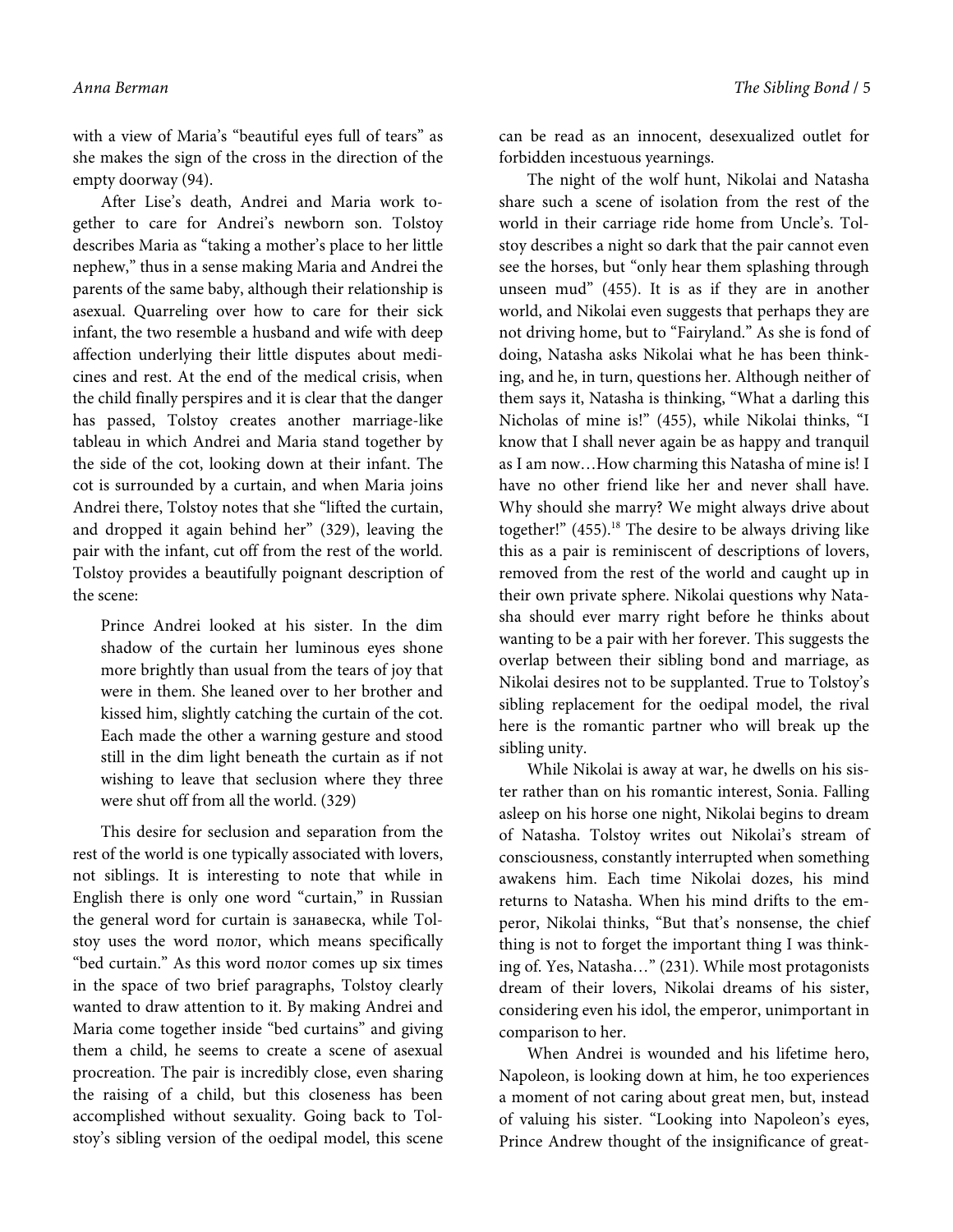ness, the unimportance of life which no one could understand, and the still greater unimportance of death, the meaning of which no one alive could understand or explain" (254). Despite the fact that everything has seemingly become insignificant to him, a moment later, seeing the icon Maria had placed around his neck, Andrei thinks, "it would be good if everything were as clear and simple as it seems to Maria," and wishes for the kind of faith she has in order to calm him when he feels faced with "a Power indefinable" (255). Although Andrei does not experience Maria's faith, she has not lost her value for him. The sibling, rather than the romantic interest, retains her value when everything else has been devalued.

In War and Peace the distinction between these two types of relationships—sibling and romantic—has become blurred.<sup>19</sup> This is shown most explicitly at the end of the novel when Pierre, who has loved Natasha for over a thousand pages, through all the stages of her development, finally tells Maria of this love. In his typical self-deprecating style, Pierre informs Maria that he understands the situation, saying, "I know I am not worthy of her, I know it's impossible to speak of it now. But I want to be a brother to her. No, not that, I don't, I can't…" (992). Pierre himself, in trying to say that he loves Natasha, gets confused between wanting to be her brother and wanting to be her husband, which is what he truly desires. When he corrects himself he cannot even say "husband," indicating Tolstoy's discomfort with the addition of sexuality to an otherwise pure love. By having Pierre first say "I want to be a brother to her," Tolstoy suggests his model for an ideal love relationship. It takes several more sentences before Pierre can get out the idea that he would someday like Natasha to be his wife.

That Tolstoy would create marriages that resembled his sibling relationships makes sense because he is relying on the sibling model from his idealized childhood. More interesting is the fact that he creates sibling bonds that begin to resemble marriages. For Tolstoy's characters, those earlier sibling relationships—besides having worth in themselves—serve as a form of practice for the amorous ones that follow.<sup>20</sup> Tolstoy's characters learn about intimacy through connecting with their siblings and then they try to recreate those relationships in their adult husband– wife relationships.<sup>21</sup> These attempts to transfer experience based on asexual relationships to marriage relationships lead to the characters' struggles with integrating sexuality into their intimate relationships.

# **Discomfort with Sexuality and the Lack of Fulfilled Romantic Relationships**

In War and Peace, characters who have healthy, close bonds with their siblings form romantic relationships virtually devoid of sexuality. Despite the fact that they experience sexual feelings, they are uncomfortable with the idea of themselves and others as sexual beings. At the extreme, Maria, who has been taken to represent Tolstoy's mother,<sup>22</sup> was not even comfortable with having sexual feelings or with allowing herself to care about romance.<sup>23</sup> "Princess Maria's self-esteem was wounded by the fact that the arrival of a suitor agitated her" (190). Although Tolstoy tells us that her "most deeply hidden longing was for earthly love" (любовь земная), Maria considers this desire a temptation of the devil (192).

As soon as sexuality enters a situation in either thought or deed, Tolstoy's protagonists often feel unclean and morally reprehensible, even if they have taken no actions. Pierre experiences this reaction when Hélène tries to seduce him, and he finds himself attracted to her. "Pierre was one of those who are only strong when they feel themselves quite innocent, and since that day when he was overpowered by a feeling of desire while stooping over the snuffbox at Anna Pavlovna's, an unacknowledged sense of guilt of that desire paralyzed his will" (182). Although Pierre simply experiences a moment of desire, this is enough to make him feel guilty and powerless. He has lost his innocence simply through feeling sexual desire.

Natasha feels similar discomfort and guilt the first time she experiences true sexual desire during her seduction by Anatole at the opera. Seen through her eyes, the opera hall is full of naked arms and shoulders, exposed bosoms, tight trousers, and bare-legged dancers. In this sexually charged atmosphere, Natasha is introduced to Anatole, whose physical attractiveness she has been admiring from a distance. After five minutes of talking with him as he stares at her bare shoulders with undisguised desire, Natasha "felt that they were close, as she had never been with a man" (my translation), indicating that this is her first experience of true sexual attraction. Although the experience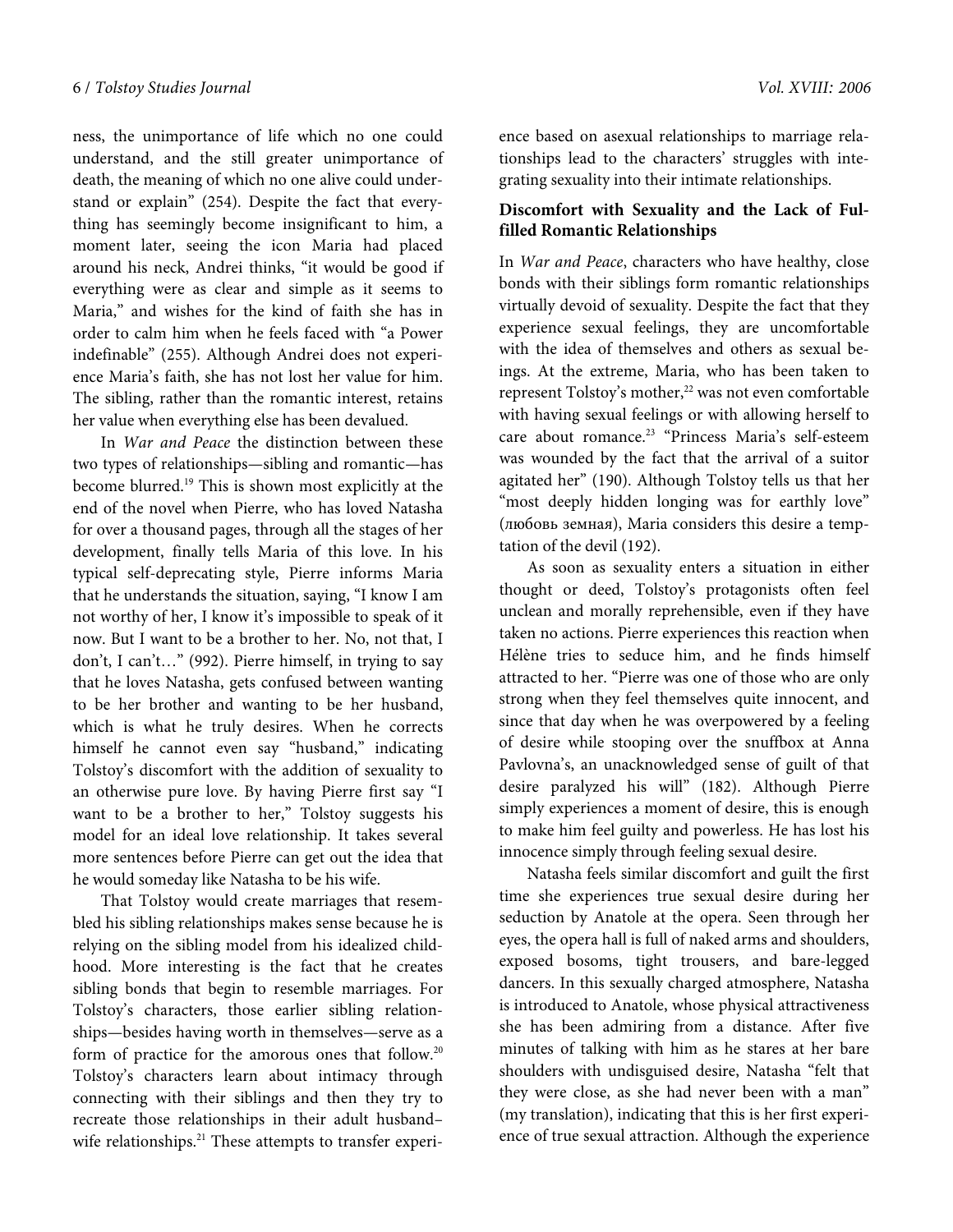is pleasurable, she is also afraid and uncomfortable with how she feels. Later, trying to make sense of her feelings, "everything seemed dark, obscure, and terrible" to her (503).

Natasha is the central inspiration for many characters throughout the novel, but no one ever truly possesses her or forms a complete romantic bond with her.<sup>24</sup> Denisov is rejected, Boris sent away. Andrei actually forms an engagement, but instead of claiming his bride, he says, "I ask you to make me happy in a year, but you are free: our engagement shall remain a secret..." (422). Despite the engagement, Natasha remains untouched. Andrei visited the Rostovs every day, "but did not behave to Natasha as an affianced lover: he did not use the familiar thou, but said you to her, and kissed only her hand" (423). The absence of sexuality pertains not only to the way the couple acts, but also in how they speak of and think of the relationship. After the engagement has been broken off, Andrei recalls the way in which he loved Natasha: "It was just that inner, spiritual force, that sincerity, that frankness of soul—that very soul of hers which seemed to be fettered by her body—it was that soul I loved in her..." (692). He completely rejects the physical, claiming the soul he loved was merely "fettered" by her body. Ironically, this thought comes to him as he remembers Natasha telling him a story about collecting mushrooms—a common symbol of sexuality in Russian culture.<sup>25</sup> Andrei consciously reacts against sexuality by reaffirming to himself the importance of the spiritual over the physical. Not until he is dying, and all possibility of a sexual union has been removed, is Andrei able to love Natasha without restraint or distance.

Although he actually marries Natasha, Pierre, like Andrei, also fails to create a fully realized romantic relationship with her, or if he does, Tolstoy skips over describing this part of their relationship. During the French occupation of Moscow, years before he marries her, Pierre describes his love of Natasha to the French captain, Ramballe:

Pierre then explained that he had loved this woman from his earliest years, but that he had not dared to think of her because she was too young, and because he had been an illegitimate son without a name. Afterwards when he had received a

name and wealth he dared not think of her because he loved her too well, placing her far above everything in the world, and especially therefore above himself. (809)

To this, Ramballe responds only "Platonic love, clouds…" (810). Here Tolstoy draws out his entire problem with creating a romantic relationship. If the woman is worthy of a whole lifetime's love, then she must become something holy, something "far above everything in the world," and therefore she cannot be touched. Even in the scene when Pierre declares his love to Natasha, he is not actually asking for her hand. Instead he says, "If I were not myself, but the handsomest, cleverest, and best man in the world, and were free, I would this moment ask on my knees for your hand and your love!" (533). He does not consider himself worthy and he does not ask, but instead leaves her as something higher and unattainable, letting his request earlier in the conversation—"I beg of you, consider me your friend…"—be the only role he asks for in relation to her. When the pair does marry, Tolstoy skips over their first seven years together and begins his description of their marriage at the point when they already have four children around whom their lives revolve. Although such moments must have existed, Tolstoy never describes a moment of sexual attraction or connection between Natasha and Pierre.

The other important romantic relationship—that between Maria and Nikolai—also centers on idealization and also lacks a sexual component. Because Tolstoy uses Maria to represent his mother, there is little wonder that he describes Nikolai's relationship with her in spiritual, rather than physical terms. With Nikolai, "For the first time all that pure, spiritual, inward travail through which she [Maria] had lived appeared on the surface" (841). Nikolai sees and appreciates this and falls in love with Maria's "moral beauty" (843): "He felt that the being before him was quite different from, and better than, anyone he had met before, and above all better than himself" (841). As Pierre does with Natasha, Nikolai places Maria on a pedestal. Despite his admiration and love, or perhaps because of it, Nikolai is unable to picture married life with Maria, as he has been able to do with other women; he regards her as too holy to be in a sexual marriage relationship. Maria herself has trouble believ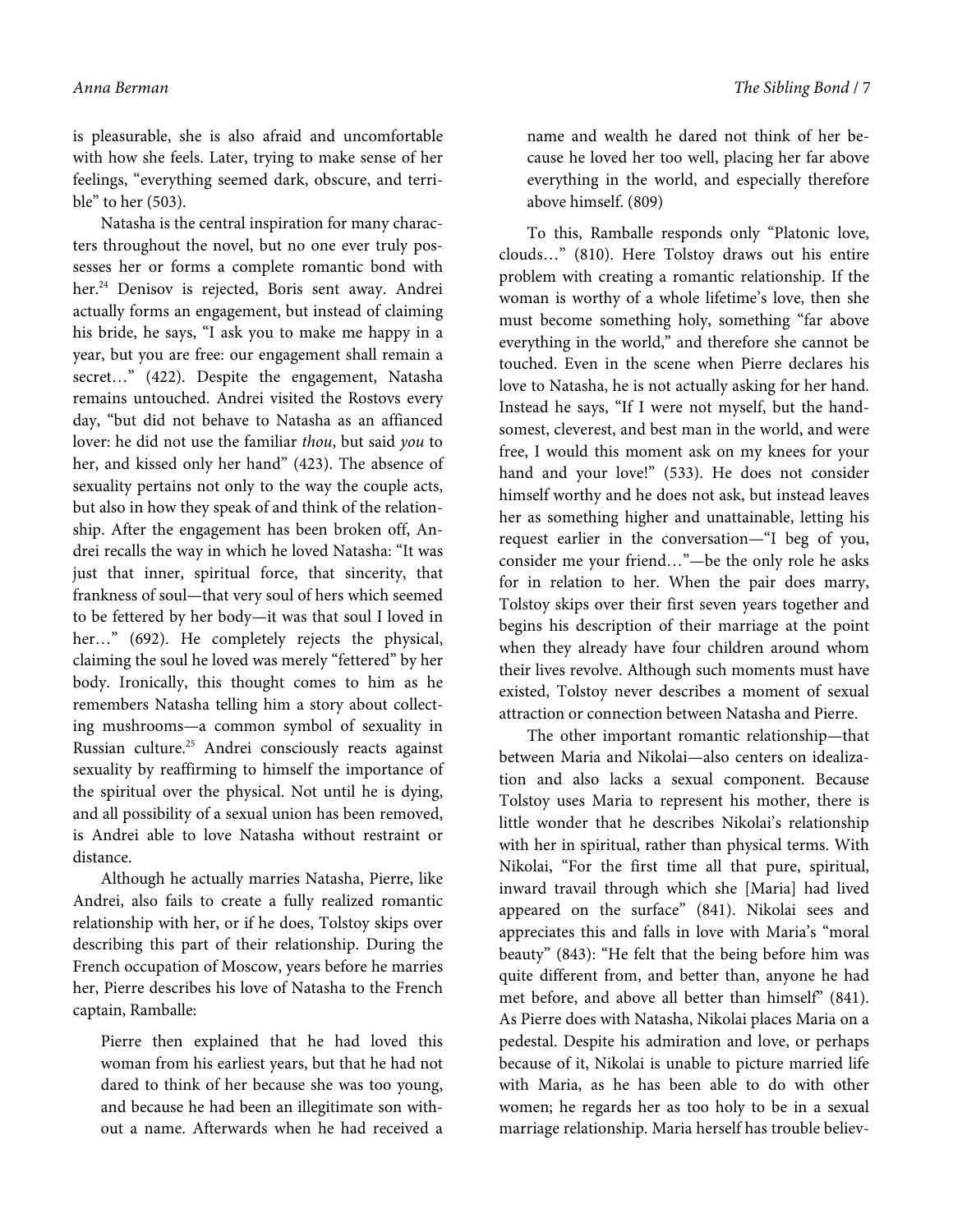ing that she could be loved in a romantic way, believing herself to be plain and unattractive. Nikolai tells her otherwise: "It is not beauty that endears, it's love that makes us see beauty" (1018). Tolstoy appears to be preaching through his characters what he wanted to believe himself. Nikolai puts forth a wholly unromantic idea of love, telling Maria: "But do I love my wife? I don't love her, but…Without you, or when something comes between us, like this, I seem lost and can't do anything. Now do I love my finger? I don't love it, but just try to cut it off!" (1018-1019). This statement suggests that for Nikolai, loving Maria is a merger of identities; she becomes a part of him, but a totally nonsexual part.

# **Finding Unity through the Creation of Families vs. Barren Marriages**

Merging of identities exemplifies on a small scale what Tolstoy regarded as his highest ideal for all people: to become "part of a whole" (861). The ideal of this kind of unity is embodied in War and Peace by the figure of Platon Karataev who connects with everything around him and views all men as his brothers. Much as Nikolai describes his connection with Maria, Karataev describes his family with the metaphor of a hand in which the siblings are each a finger—equal parts of something greater than themselves. He claims that "it hurts just the same whichever finger gets bitten" (858), indicating that for him, caring about his siblings is part of caring about himself.<sup>26</sup>

For Tolstoy's male characters, connection to the larger whole comes through the Karataev model of seeing all men as brothers. For women, the connection lies in the formation of family through motherhood. Tolstoy regarded the family as a microcosm of the larger world, and the women who grew up with caring, nurturing sibling bonds within this small family sphere have learned how to care about others outside of themselves. They then use this model to form romantic relationships that will lead to the formation of new families. So motherhood—literally the channeling of life-force into the creation of new life<sup>27</sup>—is Tolstoy's way for women to be united to a larger whole, that of the family, and therefore becomes the female version of universal brotherhood for which Tolstoy's male characters strive.

The women who are successful at forming families—new microcosms of unity—are the ones who have positive sibling bonds and learn through their connections with their siblings how to care for others outside of themselves. These women create for themselves amorous relationships based on the caring, family-oriented qualities they had in their sibling relationships, in keeping with psychological findings that suggest that close relationships from childhood become a template for the types of relationships people form in later life.<sup>28</sup> Women without close sibling connections, however, do not have this model of a mutually giving romantic relationship or of connecting to something larger than themselves; they enter sterile marriages that do not produce children.

#### **Sisters**

So far I have only examined the positive examples of sisterhood, Natasha and Maria. Other sisters—like Hélène Kuragin and Vera Rostov-who do not have Natasha's or Maria's loving, caring, (and in the case of Hélène, asexual) sibling relationships also use their sibling bonds as models for romantic connections, models that lead them to selfishness and sterility.

From the fictional descriptions he provides, it would seem that for Tolstoy, to be a sister ideally meant being deeply connected to family, being nurturing, supportive, and loving with one's siblings. Both of the primary sisters in War and Peace, Natasha and Maria, first appear in the novel in their childhood homes, firmly tying their identities to their families. With the family serving as a microcosm of the larger world, Natasha and Maria first learn to care about others outside themselves through empathizing with their siblings—something demonstrated in all the passages illustrating the close bonds and high levels of understanding displayed by sibling pairs in the novel. These empathizing women gradually expand this caring to include others outside the family, thereby embodying thereby Tolstoy's ideal of a universal brotherhood.<sup>29</sup> Tolstoy saw the sibling relationship as one of mutual caring and thus unselfish. Sisters who form strong bonds with their siblings learn how to think beyond themselves and foster the nurturing, compassionate qualities needed to form successful families of their own.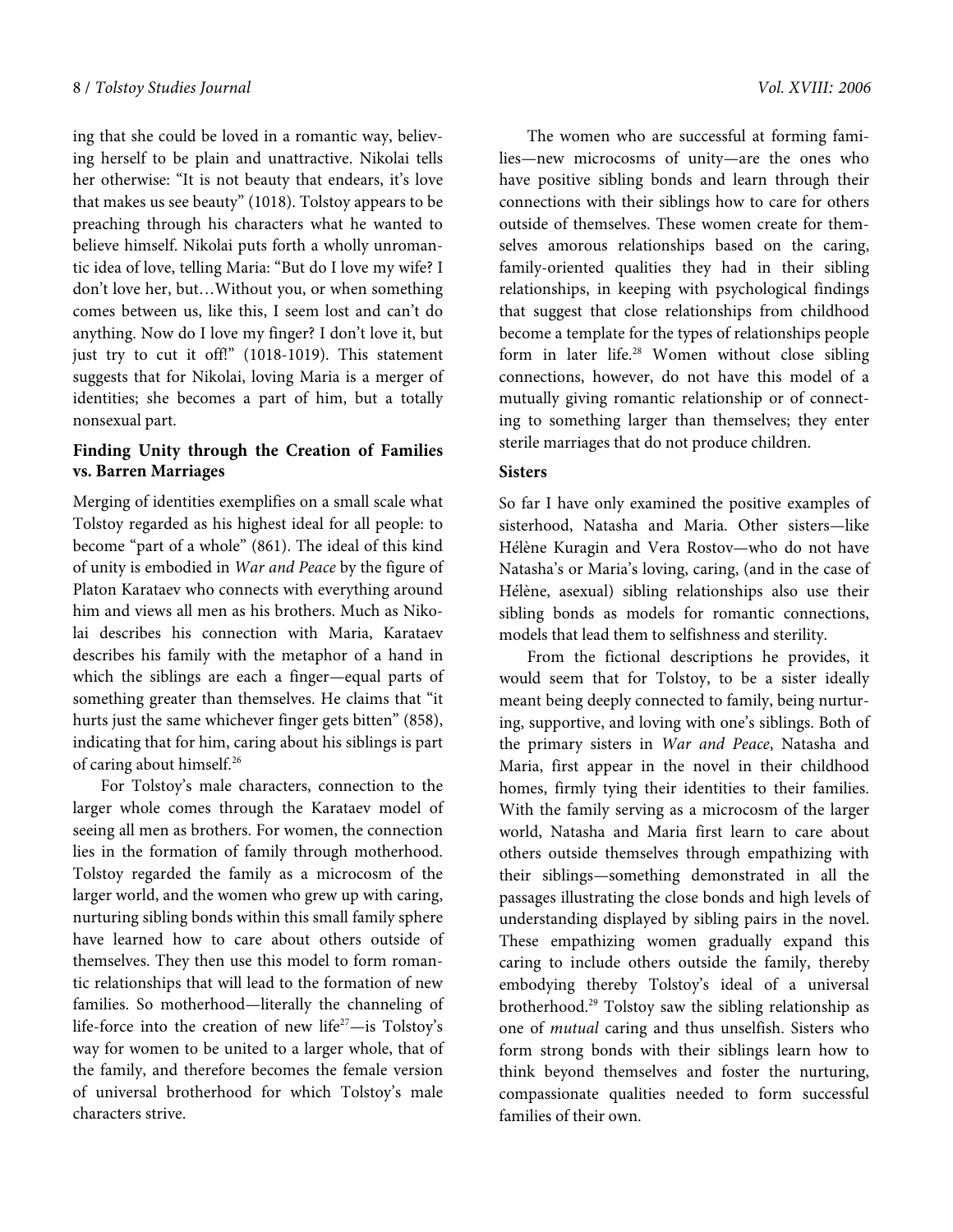For both Natasha and Maria, the ability to forget about themselves and empathize with others is seen repeatedly throughout the text, though each has her own style of caring. For example, Natasha has strong emotional reactions to people and events. At the beginning of the novel, in a radiantly happy mood, she goes seeking Sonya. Finding her cousin in tears, she too begins "to wail like a baby without knowing why, except that Sonya was crying" (57). She feels for other people and has an innate understanding of how to nurture others. After crying with Sonya, she is able to calm her friend and restore her to good spirits. When Natasha takes care of her mother after Petya's death, "She did not sleep or leave her mother. Her persevering and patient love seemed completely to surround the countess every moment, not explaining or consoling, but recalling her to life" (955). Natasha forgets her own grief and health and gives herself over fully to caring for her mother.

Natasha is not only able to feel compassion for people close to her, but also for strangers she encounters. During the burning of Moscow, when the Rostovs are preparing to make their departure, Natasha is so horrified at the idea of wounded men getting left behind that she convinces her parents to unload all of their carts and take the soldiers along with them instead of the family's possessions. In a moment of passion, she yells at her mother, "Why, the wounded! It's impossible, Mamma. It's monstrous! No, Mamma darling, it's not the thing. Please forgive me, darling…Mamma, what does it matter what we take away? Only look what is going on in the yard…" (767). Natasha sacrifices her material comfort for the sake of men she has never met because she cares about others outside of herself and senses the ways in which all people are united.

Maria, too, feels deeply for others and is ready to make sacrifices for their happiness, but she does so in a less emotional, more thoughtful/reflective manner. When Andrei brings his wife, Lise, to Bald Hills, Maria immediately understands Lise's difficult position and urges Andrei to be more understanding. "Think of what it must be for her, poor thing, after what she has been used to, to be parted from her husband and be left alone in the country, in her condition! It's very hard" (89). She is worried about Lise's happiness as well as her father's and even that of her companion,

Mademoiselle Bourienne. Unlike Natasha, who values herself as well as others, Maria has very low selfregard, caring for others instead of herself. When Mademoiselle Bourienne tries to steal Maria's suitor, Anatole, instead of being mad, Maria ends up "holding the weeping Mademoiselle Bourienne in her arms and gently stroking her hair" and promising to do anything she can to ensure Bourienne's happiness (200). She turns down Anatole's proposal and tells her father, "My vocation is to be happy with another kind of happiness, the happiness of love and self-sacrifice" (201). This is not a sentiment Natasha would ever express. However, Maria and Natasha's different types of caring both lead them to feel compassion for people beyond the spheres of their families and friends. Similar to Natasha's standing up to her mother and insisting on taking the wounded soldiers from Moscow, Maria risks her father's wrathful disapproval and offers food and lodging to religious pilgrims who come to Bald Hills. Her whole life is dedicated to making others happy and she does almost nothing on behalf of herself.

## **Sisterhood as the Path to Motherhood**

Sisters who have had strong connections with their brothers shift very smoothly into marriages. And because these marriage relationships are not based around selfish desires, but around the mutual caring these women first experienced in their sibling bonds, the marriage relationships provide the groundwork for building new families. Thus they allow the women a means of continued connection to something larger than themselves. In keeping with Tolstoy's view that the purpose of marriage is family, we first see the married Natasha seven years into her marriage, at which point she already has four children whose welfare is her sole concern. Tolstoy writes that Natasha "abandoned all her witchery, of which her singing had been an unusually powerful part. She gave it up just because it was so powerfully seductive" (1021). Instead, her life force becomes channeled into the new lives she has created; Natasha has exchanged her singing for diapers. "She valued the company of those to whom she could come striding disheveled from the nursery in her dressing gown, and with joyful face show a yellow instead of a green stain on a baby's napkin" (1022). This company includes only the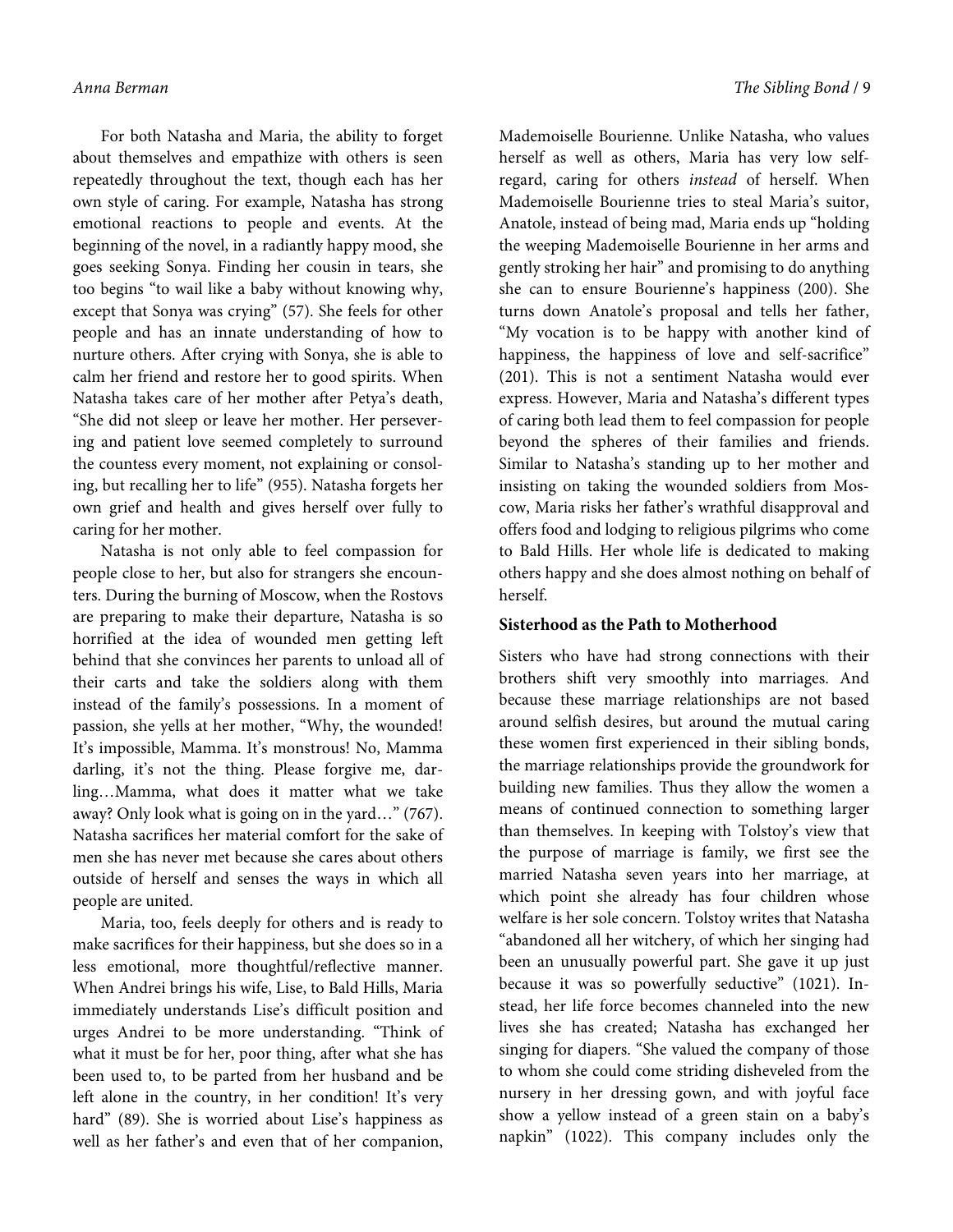members of Natasha's family—her sister-in-law, brother, mother, and cousin—indicating how completely and unselfishly enmeshed she has become in the earthly matters of family life and her role as mother.

Maria's children also become the center of her life after her marriage. Shortly after Maria first appears in the novel, she writes a letter to her friend, Julie, about Christian virtues and the Gospels. Now, years later, as a mother, her writing takes the form of a diary in which she records "everything in the children's lives that seemed noteworthy to their mother as showing their characters or suggesting general reflections on educational methods. They were for the most part quite insignificant trifles, but did not seem so to the mother or to the father either…" (1036).

While this shift in her writing indicates the importance motherhood plays for Maria, Tolstoy makes it clear that she has in no way given up her spiritual side and indeed, religion is connected to Maria's love for her family. She promises in her heart to do better than she is doing and "to accomplish the impossible—in this life to love her husband, her children, little Nikolai [her nephew], and all her neighbors, as Christ loved mankind" (1038). For Maria, as for Natasha, there is nothing selfish about marriage; she focuses all her energies on caring for others. Both women derive their model of caring from their experiences as sisters and both expand upon this caring. They become part of a larger whole through the formation of family.

#### **Lovers and Barren Marriages**

For women without these supportive, nurturing bonds to siblings, married life leads not to the formation of a new family but to sterility. They seek personal gratification in relationships outside of the family and are focused on their own desires. They have never expanded the boundaries of themselves to include siblings and thus have no model for connecting to a larger whole. This is the case for Hélène Kuragin, who is driven by sexual desire, and Vera Rostov, who is seeking status and material gain.

Unlike Natasha and Maria, who are introduced in the setting of their homes and families, Hélène is first seen at Anna Pavlovna's soirée—a classic society gathering. In his first full description of Hélène, Tolstoy writes:

With a slight rustle of her white dress trimmed with moss and ivy, with a gleam of white shoulders, glossy hair, and sparkling diamonds, she passed between the men who made way for her, not looking at any of them but smiling on all, as if graciously allowing each the privilege of admiring her beautiful figure and shapely shoulders, back, and bosom—which in the fashion of those days were very much exposed—and she seemed to bring the glamour of a ballroom with her as she moved… (10)

By focusing on Hélène in relation to the men observing her, Tolstoy makes the reader see her as one of those men might, glimpsing only her exterior, with no access to anything within. In marked contrast to Natasha, whom Tolstoy first describes as having a strong life force but as not even pretty, Tolstoy defines Hélène by her physical beauty and makes her an object of desire.

Hélène's sexual connection to men can be traced to her connection to her brother, Anatole. Hélène and Anatole never share moments of intimacy or deep understanding in the novel, but instead, their relationship is entirely sexualized. Tolstoy introduces this fact during Hélène's seduction of Pierre, when the latter thinks to himself, "I have been told that her brother Anatole was in love with her and she with him, that there was quite a scandal and that that's why he was sent away" (180). After this thought, Pierre visualizes Hélène's body and her "womanly beauty," thus affirming her identity as sexual object.<sup>30</sup> Tolstoy provides other indications of the incestuous relations between the Kuragin siblings. In another moment of reflection, Pierre thinks, "Anatole used to come to borrow money from her and used to kiss her naked shoulders. She did not give him the money, but let herself be kissed" (276).

Unlike Hélène, Vera Rostov has no sexual relationship with her siblings; rather, she lacks any connection with them whatsoever. While the rest of the Rostov family is very close, Vera can have a destructive effect on their unity. When we first meet the Rostovs, all the children are playing together while Vera sits with her mother and entertains visitors. Her personality development has been affected by her role as an eldest sibling and in keeping with psychological find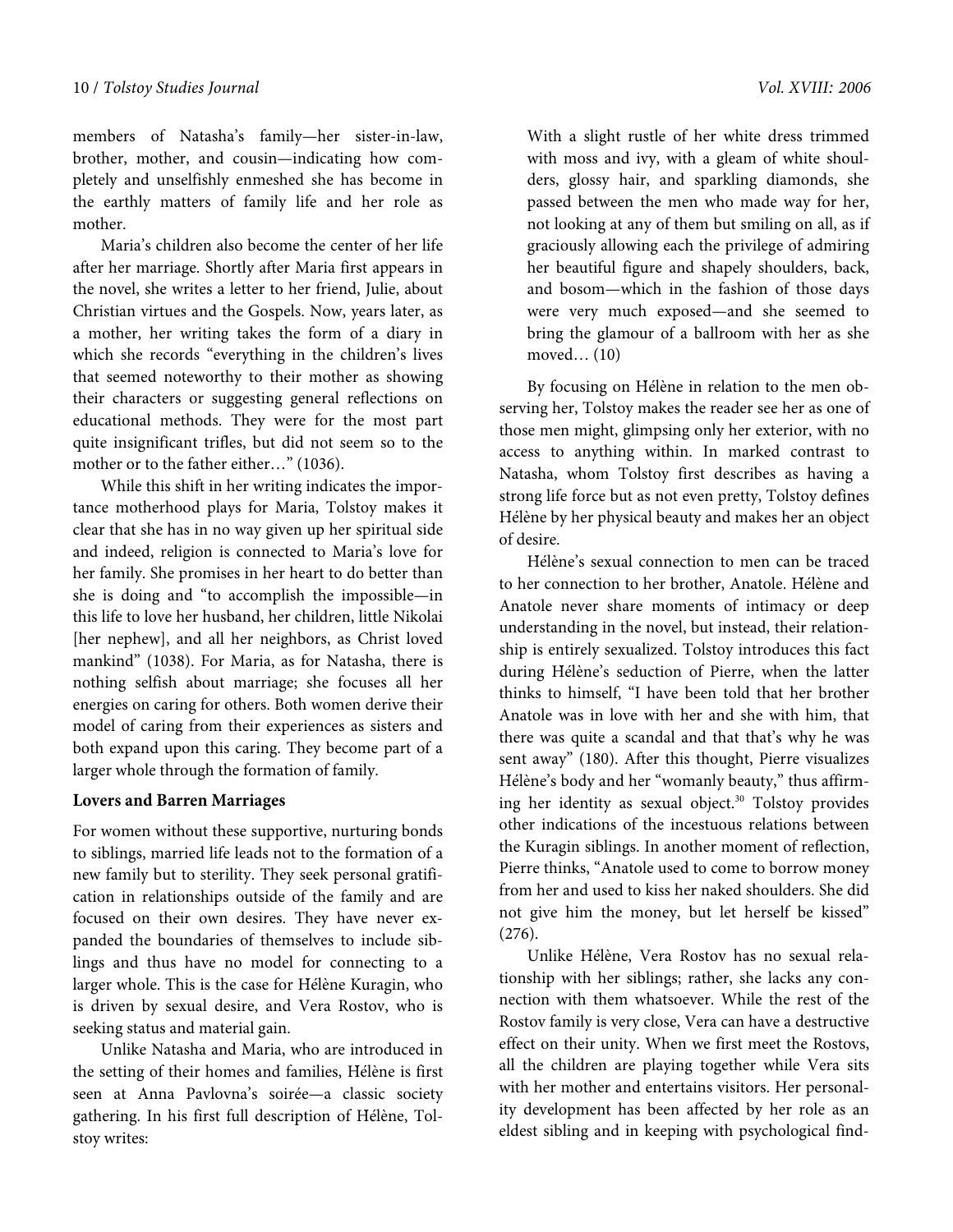ings about first-borns, she is more conservative and concerned with status than her younger siblings. $31$ Vera proceeds to disrupt a harmonious moment that Natasha and Nikolai are sharing with their respective first loves by finding a hurtful remark to say to everyone. Natasha tells Vera, "You'll never understand it, because you've never loved anyone. You have no heart!" (40). In this first scene, Vera's siblings make references to her suitor, Berg, which highlights her connection to him, not to her brothers and sister. Benson writes of this, "Vera is already linked with Berg, himself an outsider, for Natasha says to her, 'We don't bother you and Berg'—and indeed Berg removes Vera completely from the rest of the Rostovs" (Benson, 50). In fact, this connection with Berg is the only positive description Tolstoy provides of Vera; at all other times he writes only of what she lacks. Tolstoy notes that Vera produced "an irritating and unpleasant effect on everyone." Her inability to connect with her family is again made clear when the Rostovs receive a letter from Nikolai in the army describing how he was wounded. While everyone else is brought to tears by the letter, Vera is unmoved and asks why her mother is crying, to which the countess and Natasha share a look as the countess thinks, "And who is it she takes after?" (205). Vera cannot relate to her brother's words or to her sister and mother's reactions. She is like an outsider, not part of the bond of family, not fulfilling her role as sister.

In the same way that Vera's connections to her siblings lack any deep understanding or meaningful emotional component, her connection to Berg is also devoid of real caring. Their connection is based on practical considerations and selfish motivations. As Berg explains his proposal to a comrade, "I am not marrying for money—I consider that dishonorable but a wife should bring her share and a husband his" (393). Berg then provides a detailed account of what each of their shares are and only then sums up with the remark, "But above all she is a handsome, estimable girl, and she loves me…And I love her, because her character is sensible and very good" (393). This is entirely pragmatic, with no lofty sentiments or hint of anything spiritual to cloud the clear business reasoning Berg uses to define his relations with and feelings for Vera. Berg wants Vera's dowry, and Vera wants to set up her own home with a husband who will do well in

society; there is no merging of identities in this marriage.

Vera and Hélène create marriages based on selfish desires. They are not trying to form families and, in fact, actively seek to avoid having children because this would disrupt their personal pleasures. After Pierre and Hélène's marriage, when Pierre asks her whether she thinks she may be pregnant, he recalls how she laughed contemptuously and said she was "not a fool to want to have children, and that she was not going to have any children by me" (276). Hélène selfishly and intentionally rejects what Tolstoy believed was a duty—to have children—and uses her marriage only as a source of sexual and material gratification.

Once she has tired of Pierre, Hélène decides to marry again and becomes stuck picking between two wealthy suitors. Tolstoy criticizes this idea in the epilogue when he uses the analogy of marriage as being like dinner: "If the purpose of dinner is to nourish the body, a man who eats two dinners at once may perhaps get more enjoyment but will not attain his purpose, for his stomach will not digest the two dinners. If the purpose of marriage is the family, the person who wishes to have many wives or husbands may perhaps obtain much pleasure, but in that case will not have a family" (1021). This is exactly what Hélène does. Using even religion for selfish, voluptuous aims, Hélène converts to Catholicism simply to help herself get out of her marriage with Pierre so that she can marry again. As Tolstoy explains, "In her view the aim of every religion was merely to preserve certain proprieties while affording satisfaction to human desires" (744). When her confessor tells Hélène that a second marriage might be acceptable only if it was entered "with the object of bearing children," she gets bored and interrupts him (744). Having children is certainly not part of Hélène's aim in a second marriage, as it was not during her marriage to Pierre, and she eventually dies of complications relating to an abortion. Her sexual passions and the rejection of the role of mother are literally the death of her, and she ends up a barren woman with no family or children to leave behind.Vera and Berg's marriage is also characterized by selfishness, and, like Hélène's, it does not lead to the formation of a family. When Moscow is burning and the Rostovs are trying to figure out how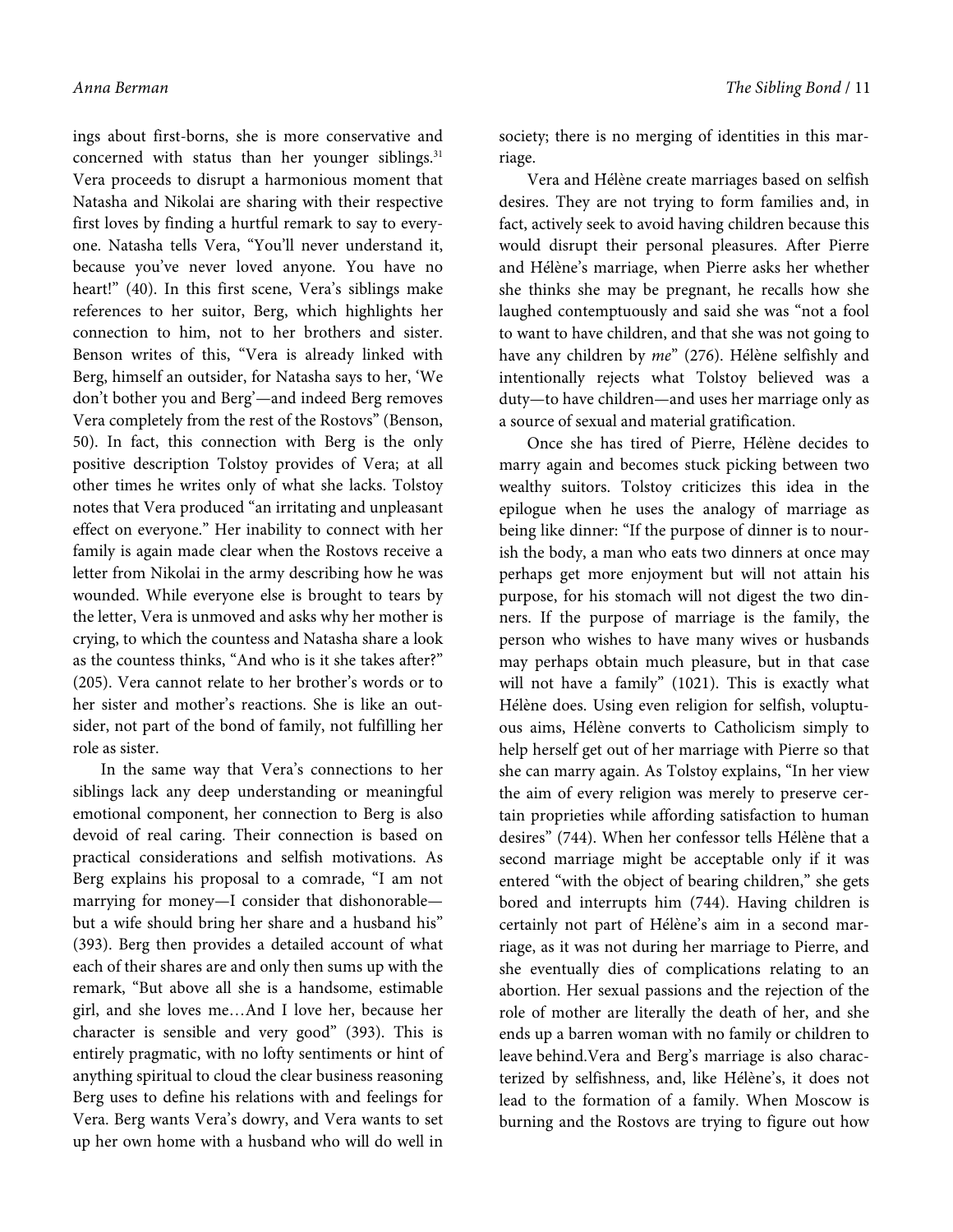to fit all the wounded soldiers onto their carts to evacuate them, Berg comes to the family and asks for a cart so that he can go buy Vera a chiffonier and dressing table that he has seen at another house that is being evacuated. He tells the count, "You know how dear Vera wanted a chiffonier like that…" (766). Amidst the destruction of their capital, Berg and Vera can still only think of their own material well-being. Vera is always full of petty, superficial concerns and caught up in the cares of society life rather than family, which Tolstoy thought should be a woman's role. Her values come out glaringly in a conversation she and Berg have before their house party. While waiting for their guests to arrive, Berg remarks that they must not have children too soon, to which Vera agrees, saying, "I don't at all want that. We must live for society" (413). This desire not to be a mother is Tolstoy's ultimate mark against any woman. Vera has not learned to care for others and get past her own selfishness, and therefore her marriage remains sterile, never producing a family.

# **Conclusion**

The significance of the sibling bond as a model for connection and caring is not only relevant to romantic relationships and the formation of families in War and Peace. Rather, its influence can be seen in the way Tolstoy handles all human interactions throughout the text.<sup>32</sup> Characters who have caring bonds with their siblings are able to feel deeply and connect with a larger whole, while those characters without siblings end up barren and isolated (Pierre, through seeking out sibling-like bonds, provides an exception to this). Although Tolstoy portrays Sonya much more positively than Boris,<sup>33</sup> both of these only-children follow the pattern of selfishness and sterility displayed by Hélène and Vera. Lacking the sibling model of caring, Boris and Sonya have as their primary motivation personal gain. (Boris seeking status in society and Sonya seeking a marriage to Nikolai.) Neither forms deep, meaningful connections or creates a family. Thus their paths through the novel can also be explained by the absence of sibling bonds in their lives.

While Tolstoy's female characters find connection to a larger whole through motherhood and the creation of new families, his male characters seek this kind of unity in the concept of universal brotherhood.<sup>34</sup>

This underlying principle shapes Tolstoy's depictions of the Russian army. He describes the soldiers as part of a harmonious whole, working together in family units like brothers. The quest for this kind of universal brotherhood is also what drives Pierre throughout the novel. He is first drawn to Freemasonry by its promise of brotherhood and then to the Russian army by the type of sibling-like bonds he sees between the soldiers. It is not until Pierre encounters Platon and learns how to connect with all men around him like brothers that he is able to enter into a marriage that will produce a family. Tolstoy has raised the importance of the sibling bond, making it the model that is the key to human connections at all levels of the text.

# **Notes**

1. Fenchel begins his article "The Status of Siblings in Psychoanalysis: A Missed Opportunity" with "It is very surprising indeed that although there is a wealth of material shedding light on the developmental processes, there are so few references to papers written about siblings in the psychoanalytic literature" (5). See also: Akhtar and Kramer; Bank and Kahn; and Coles.

2. Akhter and Kramer divide the evolution of psychoanalytic theory into four phases and consider the fourth (current) phase to be moving beyond the parental object to look at the role of grandparents and siblings.

3. For an example of his writing on sibling rivalry, see Freud (Interpretation) 250.

4. Coles writes on how psychoanalytic theory has focused on the Oedipal triad at the expense of exploring the complicating factor of sibling relationships (1-2). Linking this oversimplification to Freud, she writes: "One result of Freud's comparative neglect of the place of siblings in emotional development has been that there is almost no mention of siblings in psychoanalytic theory or practice and it is assumed that siblings play little part in people's health or mental distress..." (21-22).

5. For a sampling of materials that reflect this view, see Agger; Akhtar and Kramer; Bank and Kahn; Brody; Coles; Charles; Colonna and Newman; Dunn, Reese-Weber and Bartle-Haring; and Sulloway.

6. Famous articles such as Ernst Jones' "The Death of Hamlet's Father" are staples in books that deal with psychology and literature; for example, see de Berg; Kurzweil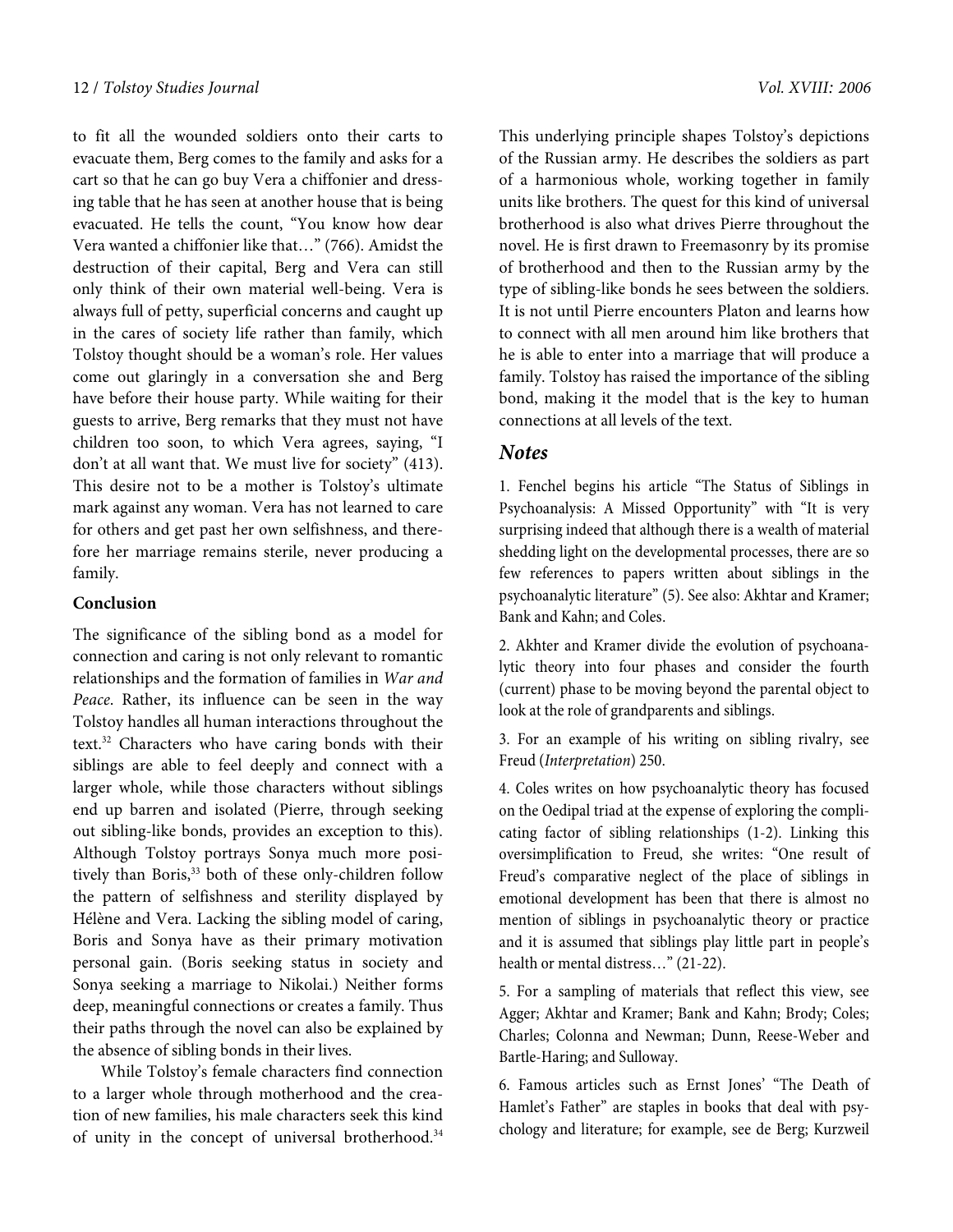and Phillips; Ruitenbeck. These same books include little or no mention of siblings.

7. For the purposes of this paper, I am using the term "romantic" to refer to amorous relationships between the sexes and do not mean to imply any connotations of passionate romantic love.

#### 8. See Agger 26.

9. There are two major schools of thought accounting for the incest taboo. The first centers around the theories of Finnish anthropologist Edward Westermarck, and the second around the theories of Freud. Westermarck postulates that childhood propinquity results in a positive aversion to incest (80). This aversion has become part of custom and is the source of prohibitions again sibling incest. In opposition to this view, Freud argues that people's first love-choice is usually an incestuous one and that prohibitions against incest were created to counter that desire. For a complete comparison of the various theories on reactions to the incest stimulus, see Fox 130-136.

10. Rancour-Laferriere notes that although Tolstoy was almost two when his mother died, he later confused this point and claimed that she had died several months earlier, after giving birth to his younger sister, Maria. Rancour-Laferriere suggests that by mistaking the date of his mother's death and linking it to childbirth, Tolstoy was also connecting her death with sex and thus exacerbating his issues with sexuality (1988: 37, 55).

11. Quoted in Troyat (14).

12. Holbrook writes: "No earthly love, obviously would do, and so Tolstoy's actual love relationships at the level of profane love, love of women, in marriage, were disastrous"  $(23-24).$ 

13. This idea is discussed by Akhtar and Kramer 14-15.

14. It is interesting to note that in Totem and Taboo, Freud actually acknowledges that a man's first incestuous object choice may be his sister as well as his mother. There Freud writes that it is "regularly found that he chose his mother as the object of his love, and perhaps his sister as well, before passing on to his final choice. Because of the barrier that exists against incest, his love is deflected from the two figures on whom his affection was centered in his childhood on to an outside object that is modeled upon them" (16; my italics). Clearly, Freud was aware of the possibility of incestuous sibling feelings, though he never chose to pursue

this idea. Tolstoy's sibling model applies to the siblings in War and Peace, but not to Kitty in Anna Karenina, who has only sisters and therefore does not experience any of these incestuous undertones.

15. See Benson; Holbrook.

16. Tolstoy writes of this very explicitly in The Kreutzer Sonata.

17. This fits with Westermarck's theory that siblings who have grown up together, like the Rostovs, would naturally lack the desire to consummate their relationship sexually.

18. This desire to remain a pair forever fits with the type of sibling attachment known as twinning and is described by Akhtar and Kramer (11-12).

19. Benson points out that Tolstoy does nothing to distinguish between Natasha and Maria's reactions to Andrei's death, though one would expect a lover and a sister to respond differently to the loss (65).

20. Gray and Steinberg write that children's early relationships, which would include sibling relationships, function as a "template for the nature and quality of later relationships" (245). Colonna and Newman write of how the sibling bond can affect the choice of romantic partners later in life (297). Agger writes that when siblings play a nurturing role like a parental substitute, this can influence their adult selections of romantic partners (26).

21. Reese-Weber and Bartle-Haring's study of conflict resolution styles found that the patterns of interactions between siblings carry over into their interactions with romantic partners. Specifically, the negative methods siblings use in resolving conflicts are directly related to the way they resolve conflicts in romantic relationships.

22. See Wilson 23; Maude 422.

23. Gary Saul Morson emphasizes the fact that Maria's attempt not to be affected by sexual desires is a "strenuous exercise of the will" (263).

24. This idea is discussed by Holbrook 82-83.

25. Mandelker writes on the mushroom as a sexual symbol when examining Varenka's failed romance with Koznyshev in Anna Karenina.

26. Jahn argues convincingly that in Tolstoy's struggle to dissolve the tension between self and other to create universal brotherhood, he came to see the other as a dimension of the self, thus expanding the borders of the self. Though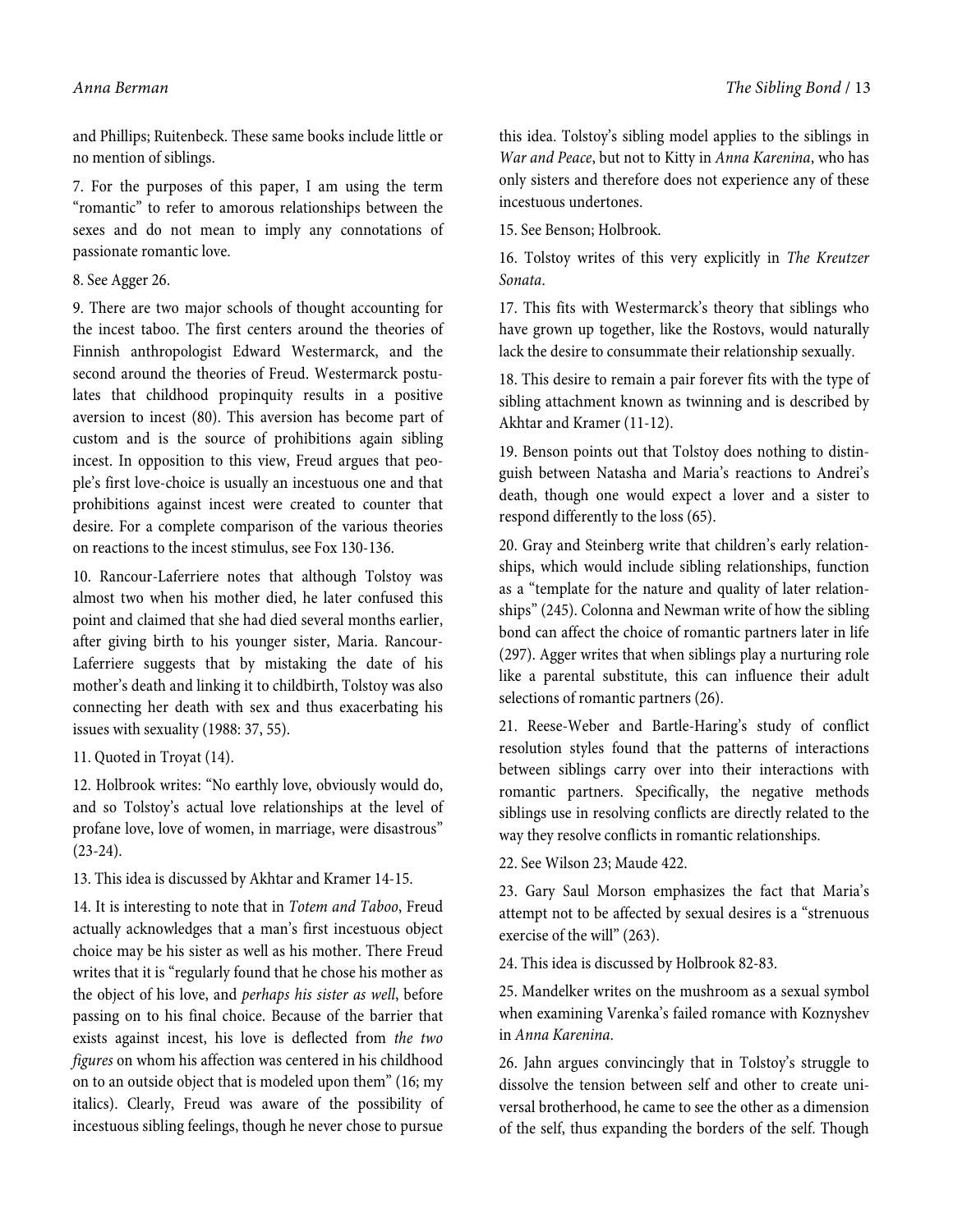Jahn claims the insight that the other was an aspect of the self did not come for Tolstoy until the 1880s, I would argue that it is already present in War and Peace.

27. This ideal of all life being connected is exemplified after Karataev's death in Pierre's dream about a globe made up of shifting and merging drops that represent life (941).

28. See Gray and Steinberg.

29. Sendich argues that Tolstoy's ideal of brotherhood is exemplified in Maria's "God's people's" view of selfsacrifice and universal love and in Natasha's 1812 prayer for world unity.

30. Rancour-Laferriere points out that Pierre and Hélène are distantly related, spent time together as children, and are living in the same home during their courtship. He goes on to suggest that their relationship has an incestuous quality (1993: 52). Rancour-Laferriere portrays Hélène as a mother icon, but I would argue that the traditional Oedipal model does not apply and instead the feeling of incest fits with Tolstoy's sibling model; the two are like siblings, not mother and son.

31. See Sulloway.

32. Colonna and Newman write that the sibling relationship is a model for all peer relationships (303).

33. Although Sonya grows up in the Rostov family, she lacks a last/family name and is outside of the family unity. This lack of belonging is made most evident in the scene when Natasha and Nikolai are sharing collective memories and Sonya cannot keep pace with them, despite the fact that she was present for all the events they are recalling (461). Further, from the time of her first introduction in the novel, Sonya is in love with Nikolai and is viewed as a romantic prospect, so she cannot be simultaneously seen as a Rostov sibling. Throughout the text Tolstoy describes Sonya using the metaphor of a kitten/cat—an animal associated with independence and selfishness.

34. The idea of the sibling bond being the basis for Tolstoy's ideal of brotherhood is one that deserves future research. In the papers from the 1996 conference held in Ottawa to discuss Tolstoy's views on brotherhood (ed. Donskov and Woodsworth) the concept of brotherhood is explored from various philosophical angles, but almost no mention is made of the fact that it is literally a sibling relationship.

# **Works Cited**

- Agger, Eloise Moore. "Psychological perspectives on sibling relationships." Psychological Inquiry 8.1 (1988): 3-30.
- Akhtar, Salman and Selma Kramer. "Beyond the Parental Orbit: Brothers, Sisters, and Others." Brothers and Sisters: Developmental, Dynamic, and Technical Aspects of the Sibling Relationship. Ed. Salman Akhtar and Selma Kramer. Northvale, New Jersey: Jason Aronson, 1999.
- Bank, Stephen P. and Michael D. Kahn. The Sibling Bond. New York: Basic Books, 1982.
- Bayley, John. Tolstoy and the Novel. New York: Viking Press, 1967.
- de Berg, Henk. Freud's Theory and Its Use in Literary and Cultural Studies: An Introduction. Rochester, NY: Camden House, 2003.
- Benson, Ruth Crego. Women in Tolstoy: The Ideal and the Erotic. Urbana, Illinois: University of Illinois Press, 1973.
- Brody, Gene H. "Sibling Relationship Quality: Its Causes and Consequences." Ann. Rev. Psychology 49 (1998): 1- 24.
- Charles, Marilyn. "Sibling Mysteries: Enactments of Unconscious Fears and Fantasies." The Psychoanalytic Review 86.6 (1999): 877-901.
- Coles, Prophesy. The Importance of Sibling Relationships in Psychoanalysis. London: Karnac, 2003.
- Colonna, Alice B. and Lottie M. Newman. "The Psychoanalytic Literature on Siblings." The Psychoanalytic Study of the Child 38 (1983): 285-309.
- Donskov, Andrew and John Woodson (Ed.). Lev Tolstoy and the Concept of Brotherhood: Proceedings of a conference held at the University of Ottowa 22-24 February 1996. New York: Legas, 1996.
- Dunn, Judy. Sisters and Brothers. Cambridge, Massachusetts: Harvard University Press, 1985.
- Fenchel, G.H. "The Status of Siblings in Psychoanalysis: A Missed Opportunity." Issues in Psychoanalytic Psychology 25.2 (2003): 5-12.
- Fox, J.R. (1962). Sibling Incest. The British Journal of Sociology, 13(2): 128-150.